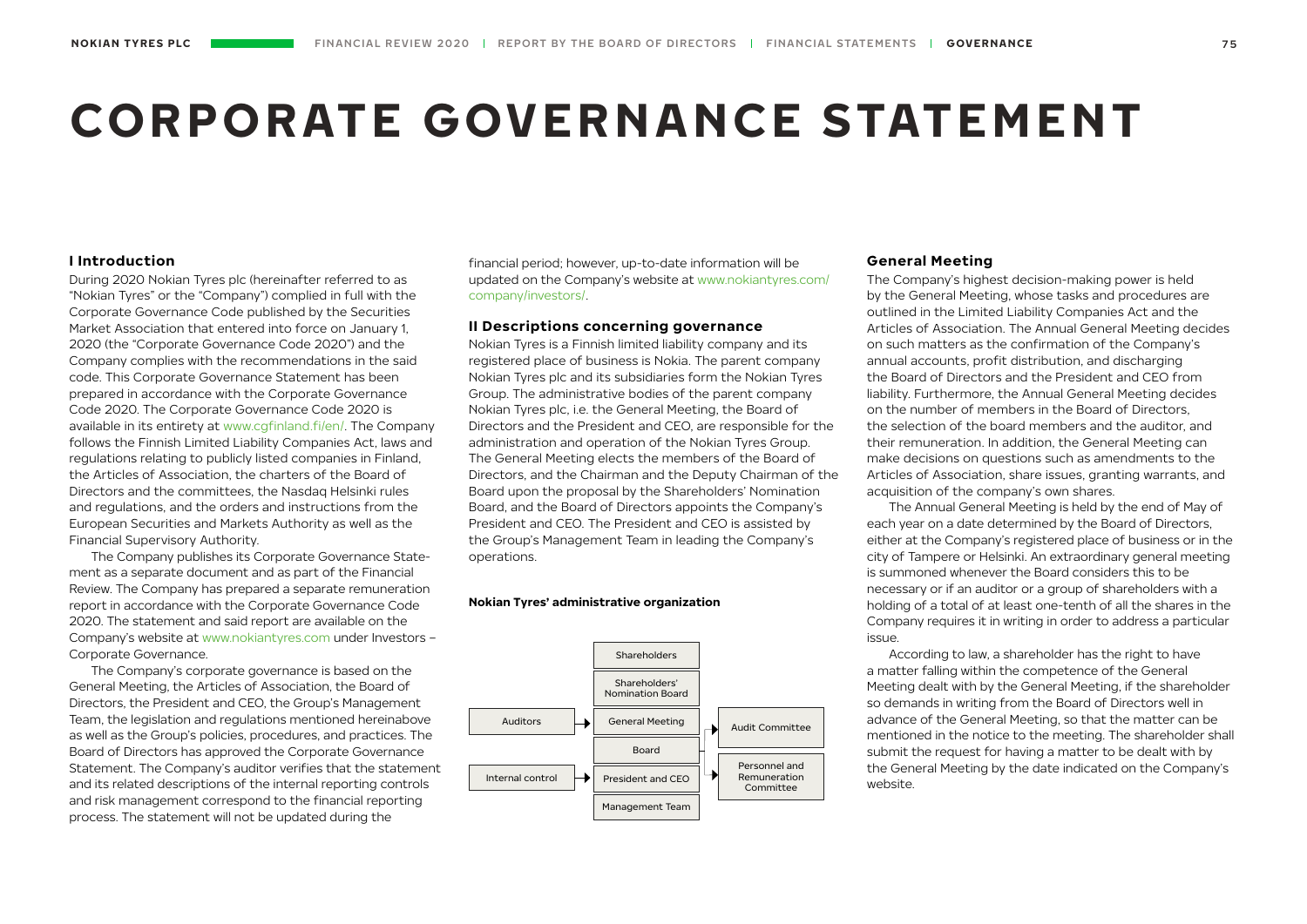The Articles of Association state that the notice of a General Meeting shall be published on the Company's website. In addition, the Company publishes the notice of a General Meeting as a stock exchange release. The invitation lists the agenda of the meeting.

The Company's Articles of Association are available on the Company's website at [www.nokiantyres.com/company/](https://www.nokiantyres.com/company/investors/corporate-governance/articles-of-association/) [investors/.](https://www.nokiantyres.com/company/investors/corporate-governance/articles-of-association/)

Shareholders are entitled to participate in the General Meeting if they are registered in the Company's shareholders' register, maintained by Euroclear Finland Oy, on the record date separately indicated by the Company. A holder of nominee registered shares can be temporarily registered in the shareholders' register of the Company for purposes of participation in the General Meeting.

According to the Corporate Governance Code 2020, the Chairman of the Board, the Board members and the President and CEO must be present at the General Meeting, and the auditor must be present at the Annual General Meeting. Board member candidates must be present at the General Meeting deciding on their election.

The Annual General Meeting for 2020 took place on April 2, 2020 at the Company's headquarters in Nokia. The meeting confirmed the consolidated financial statements, discharged the Board members and the President and CEO from liability for the fiscal year 2019, adopted the remuneration policy of the Company, resolved to establish a Shareholders' Nomination Board and decided to amend the Articles of Association of the Company. All of the documents related to the Annual General Meeting are available on the Company's website at [www.nokiantyres.com/company/investors.](https://www.nokiantyres.com/company/investors/ir-services/ir-calendar/annual-general-meetings/)

The Annual General Meeting for 2021 will take place on March 30, 2021 at 4:00 p.m.

# **Board of Directors**

# **Operation of the Board of Directors**

The Board is responsible for the Company's corporate governance and the appropriate organization of its operations pursuant to the Finnish Limited Liability Companies Act and other regulations. The Board holds the general authority in company-related issues, unless other company bodies have the authority under the applicable

legislation or the Articles of Association. The policies and key tasks of the Board are defined in the Finnish Limited Liability Companies Act, the Articles of Association, and the Board's charter. The key tasks include:

- Approving consolidated financial statements, half year reports and interim reports
- Presenting matters to the General Meeting
- Appointing and dismissing the President and CEO
- Organization of financial control.

In addition, as defined in the Board charter, the Board deals with, and decides on, matters of principle as well as issues that carry financial and business significance, such as:

- Group strategy
- The Group's action, budget, and investment plans
- The Group's risk management and reporting procedures
- Decisions concerning the structure and organization of the Group
- Significant individual investments, acquisitions, divestments, and reorganizations
- The Group's insurance and financing policies
- Reward and incentive schemes for the Group's management
- Appointing Board committees, and
- Monitoring and evaluating the actions of the President and CEO.

The Company has a separate Audit Committee, a Personnel and Remuneration Committee and a Shareholders' Nomination Board.

The President and CEO of Nokian Tyres is in charge of ensuring that the Board members have the necessary and sufficient information on the Company's operations. The Board assesses its activities and operating methods by carrying out a self-evaluation once a year. Members of the Board and the President and CEO will not participate in making a decision where the law states that they must be disqualified.

#### **Composition of the Board**

According to the Articles of Association of Nokian Tyres, the Board of Directors comprises no fewer than four and no more than nine members. The proposal regarding the composition and remuneration of the Board for the General Meeting is prepared by the Shareholders' Nomination Board. The number of Board members and the composition of the Board shall be such that the Board is capable of efficiently carrying out its tasks, while taking into account the requirements set by the Company's operations and its stage of development. The elected Board members must be qualified for the task and able to devote a sufficient amount of time for the Board duties.

Members of the Board are elected at the Annual General Meeting for a one-year term of office that begins after the closing of the Annual General Meeting and ends at the end of the next Annual General Meeting. In 2020, the Board of Directors appointed the Chairman and the Deputy Chairman from among its members. Following the establishment of the Shareholders' Nomination Board, the Chairman and the Deputy Chairman of the Board of Directors are appointed from among the Board members by the Annual General Meeting upon the proposal by the Shareholders' Nomination Board. The remuneration payable to the Board members is also decided at the Annual General Meeting.

# **Information on the Board members**

The Annual General Meeting on April 2, 2020 elected eight Board members. The Board members Heikki Allonen, Kari Jordan, Raimo Lind, Veronica Lindholm, Inka Mero, George Rietbergen and Pekka Vauramo were re-elected. It was also resolved to elect Jukka Hienonen as a new member of the Board of Directors. In the constituent meeting held after the Annual General Meeting, the Board appointed Jukka Hienonen as its Chairman and Kari Jordan as the Deputy Chairman.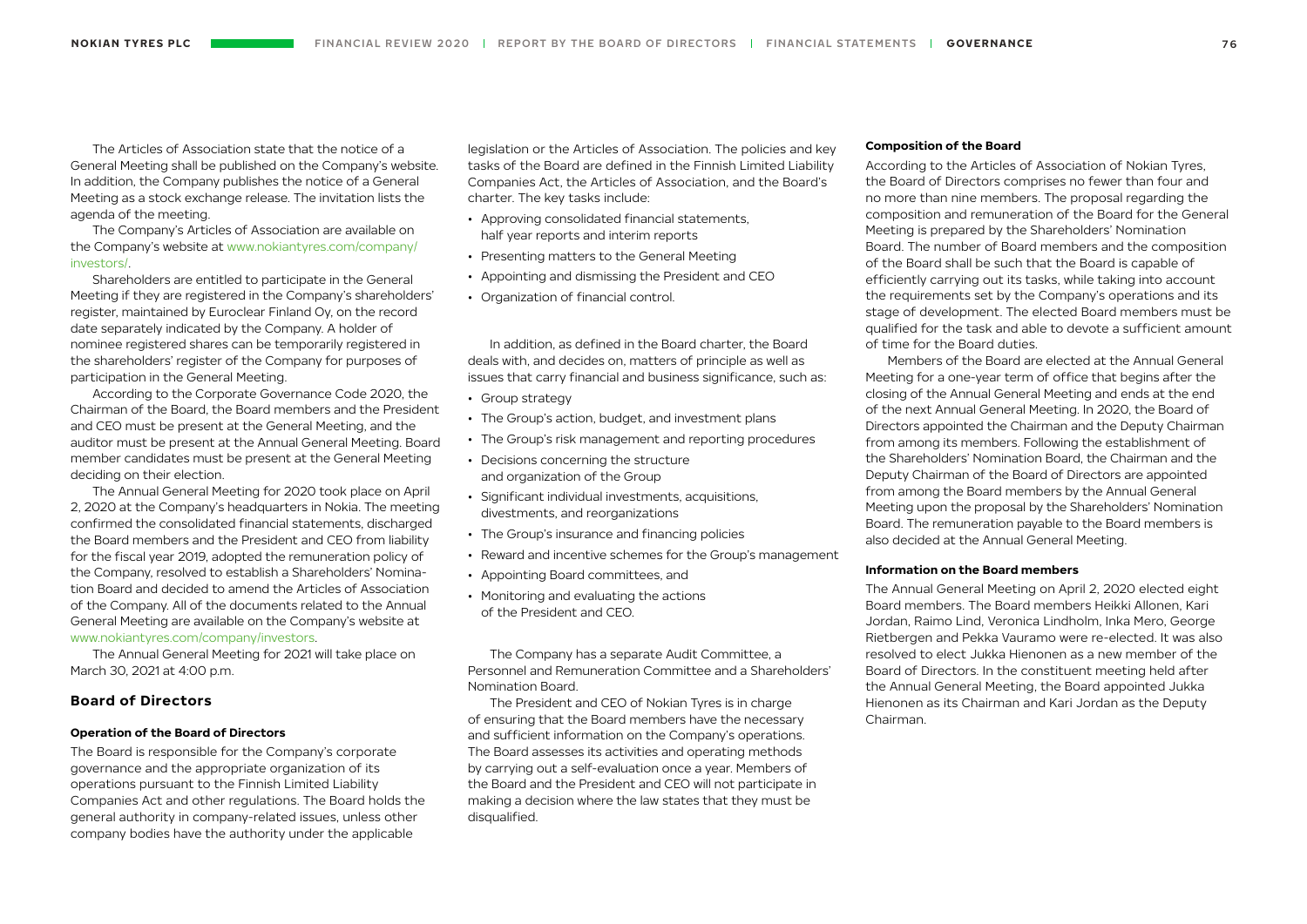#### **Jukka Hienonen, Chairman of the Board (b. 1961)**

Member of the Board since 2020. Member of the Personnel and Remuneration Committee. Member of the Shareholders' Nomination Board.

Education: Master of Science (Economics) Main occupation: Professional board member

Key experience: 2010−2014 SRV Plc, CEO 2005−2010 Finnair Plc, CEO 1995−2005 Stockmann Plc, Deputy CEO 2000−2005, Director 1995−2000 1991−1995 Timberjack Oy, VP Marketing 1985−1991 Kaukomarkkinat Oy, Director 1988−1991, Representative, Moscow 1986−1988

Key positions of trust: Chairman of the Board: Juuri Partners Deputy Chairman of the Board: SATO

# **Kari Jordan, Deputy Chairman of the Board (b. 1956)**

Member of the Board since 2018. Chairman of the Personnel and Remuneration Committee.

Vuorineuvos (Finnish honorary title) Education: Master of Science (Economics) Main occupation: Chairman of the Board, Outokumpu Oyj

Key experience: 2006–2018 Metsä Group, President and CEO 2004–2017 Metsäliitto Cooperative, CEO 1981–2004 Several Executive positions in the banking and financial sector at Citibank, OKO Bank, KOP Bank and Nordea Group

Key positions of trust: Chairman of the Board: Outokumpu Oyj Vice Chairman of the Board: Nordea Bank Abp

#### **Heikki Allonen (b. 1954)**

Member of the Board since 2016. Member of the Audit Committee.

Education: Master of Science (Technology) Main occupation: Professional board member

Key experience: 2008–2016 Patria Oyj, President and CEO 2004–2008 Fiskars Corporation, President and CEO 2001–2004 SRV Group Plc, President and CEO 1992–2001 Wärtsilä Oyj, VP, Corporate Development, Member of the Board of Management 1986–1992 Oy Lohja Ab/Metra Oy Ab, Management positions

Key positions of trust: Vice Chairman of the Board: VR Group Oy and Savox Oy Ab Member of the Board: Detection Technology Plc and Helsingin Satama Oy

# **Raimo Lind (b. 1953)**

Member of the Board since 2014. Chairman of the Audit Committee.

Education: Master of Science (Economics) Main occupation: Professional board member

Key experience: 2005–2013 Wärtsilä Corporation, Senior Executive Vice President and deputy to the CEO 1998–2004 Wärtsilä Corporation, CFO 1992–1997 Tamrock Oy, Coal division president, Service division president, CFO 1990–1991 Scantrailer Ajoneuvoteollisuus Oy, Managing Director 1976–1989 Wärtsilä, Service division, Vice President; Wärtsilä Singapore Ltd, Managing Director; Wärtsilä Diesel division, Vice President Group Controller

Key positions of trust: Member of the Board: Nordkalk Oy

#### **Veronica Lindholm (b. 1970)**

Member of the Board since 2016. Member of the Personnel and Remuneration Committee.

Education: Master of Science (Economics) Main occupation: CEO, Indoor Group Oy

Key experience: 2020– Indoor Group Oy, CEO 2015–2019 Finnkino Oy, CEO 2013–2015 Mondelez Finland, CEO 2009–2013 Walt Disney Company Nordic, VP, Chief Marketing Officer 2008–2009 Walt Disney Studios, Head of Digital Distribution EMEA 2000–2008 Walt Disney International Nordic, Marketing Director

Key positions of trust: Member of the Board: Finland Chamber of Commerce

## **Inka Mero (b. 1976)**

Member of the Board since 2014. Member of the Audit Committee.

Education: Master of Science (Economics) Main occupation: Managing Partner & Founder, Voima Ventures VC Fund

Key experience: 2019– Voima Ventures I & II VC Fund, Managing Partner & Founder 2008– KoppiCatch Oy, Co-founder and Chairwoman 2016–2019 Industryhack Oy (Pivot5 Oy), Co-founder and Chairwoman 2006–2008 Playforia Oy, CEO 2005–2006 Nokia Corporation, Director 2001–2005 Digia Plc, VP, Sales and Marketing 1996–2001 Sonera Corporation, Investment Manager

Key positions of trust: Chairman of the Board: KoppiCatch Oy, Voima Ventures Oy and Adamant Health Oy Member of the Board: Fiskars Corporation Plc, Dispelix Oy, Tactotek Oy, Elfys Oy, Skyfora Oy and Betolar Oy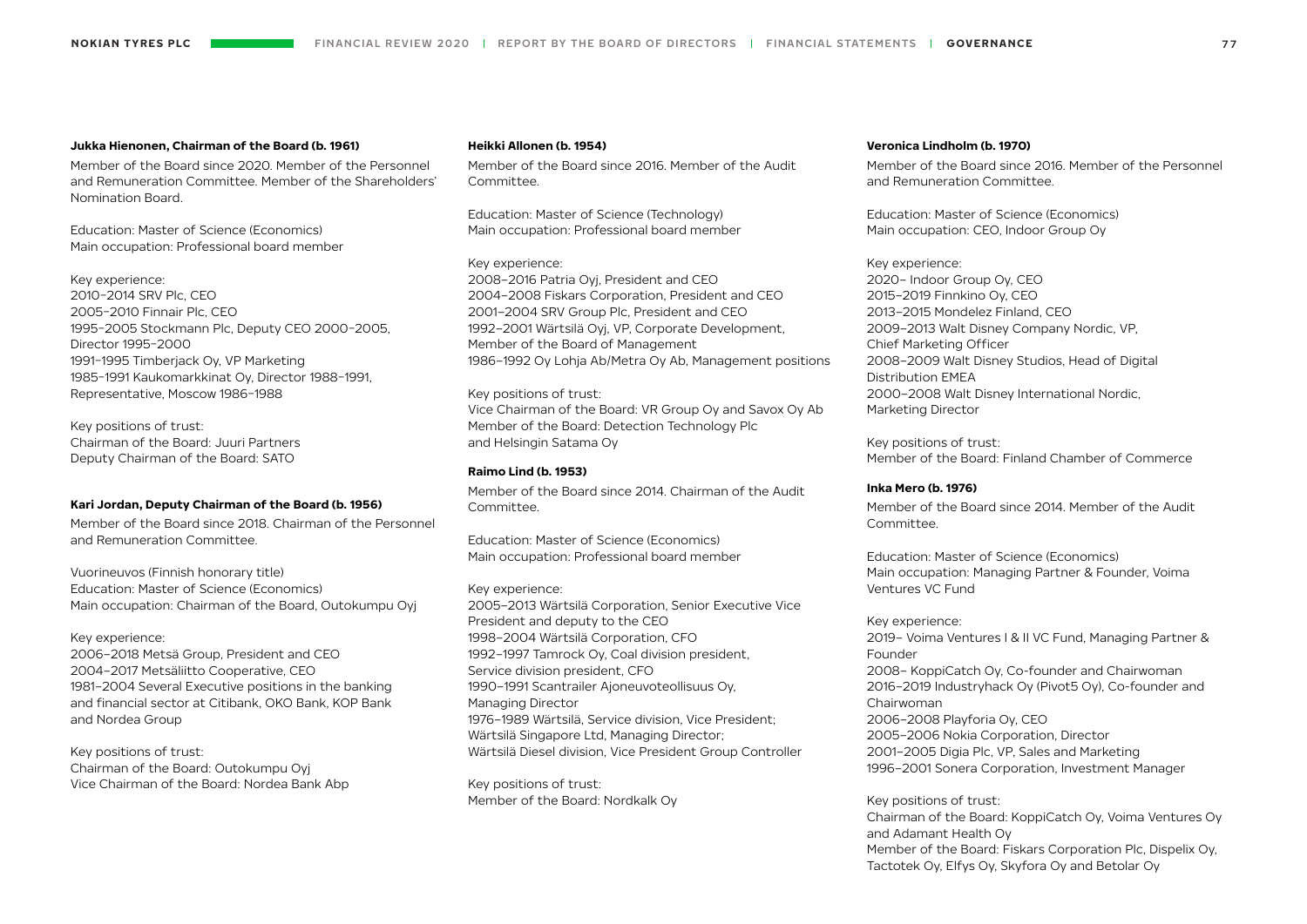#### **George Rietbergen (b. 1964)**

Member of the Board since 2017.

Education: Master of Business Administration Main occupation: CEO, Koninkijke Oosterberg

# Key experience:

2021– Koninkijke Oosterberg, CEO 2017–2020 5Square Committed Capital, Partner 2016–2017 Nokian Tyres plc, Advisor to the board 2015–2016 Arriva Netherlands, COO 2013–2015 Goodyear Dunlop Tyres, Group man. Director DACH 2012–2013 Goodyear Dunlop Tyres EMEA, Vice president Commercial Tyres 2010–2012 Goodyear Dunlop Tyres, Group man. director UK & Ireland 2001–2010 Goodyear Dunlop Tyres EMEA, Director Retail and eBusiness 1998–2001 KLM Royal Dutch Airlines, director eBusiness

## **Pekka Vauramo (b. 1957)**

Member of the Board since 2018. Member of the Audit Committee.

Education: Master of Science (Technology) Main occupation: President and CEO, Metso Outotec Corporation,

## Key experience:

2020– Metso Outotec Corporation, President and CEO 2018–2020 Metso, President and CEO 2013–2018 Finnair Plc, President and CEO 2007–2013 Various management positions at Cargotec 1995–2007 Various management positions at Sandvik AB 1985–1995 Various management positions at Tamrock Corporation

# Key positions of trust:

Vice Chairman of the Board: Technology Industries of Finland Member of the Board: Confederation of Finnish Industries

# **Independence of the Board members**

Pursuant to the recommendation of the Corporate Governance Code 2020, the Board assesses the independence of its members annually. According to the Board's estimate, all Board members are independent of the Company and its major shareholders.

# **Shares owned by Board members and their controlled corporations**

| Nokian Tyres holdings of the<br>Company's current Board members | Number of shares,<br>December 31, 2020 |
|-----------------------------------------------------------------|----------------------------------------|
| Jukka Hienonen, chairman                                        | 12.795                                 |
| Kari Jordan, deputy chairman                                    | 3.611                                  |
| Heikki Allonen, member                                          | 3.617                                  |
| Raimo Lind, member                                              | 6.462                                  |
| Veronica Lindholm, member                                       | 3,617                                  |
| Inka Mero, member                                               | 5.010                                  |
| George Rietbergen, member                                       | 2.954                                  |
| Pekka Vauramo, member                                           | 2.424                                  |
| Total                                                           | 40.490                                 |

#### **The Board members' attendance at meetings**

The Board convened a total of 19 times in 2020.

| Attendance at meetings by the<br>Company's Board members in 2020 | Attendance/<br>meetings |
|------------------------------------------------------------------|-------------------------|
| Petteri Walldén, chairman (until April 2, 2020)                  | 8/19                    |
| Jukka Hienonen, chairman (since April 2, 2020)                   | 10/19                   |
| Kari Jordan, deputy chairman                                     | 18/19                   |
| Heikki Allonen, member                                           | 19/19                   |
| Raimo Lind, member                                               | 19/19                   |
| Veronica Lindholm, member                                        | 19/19                   |
| Inka Mero, member                                                | 19/19                   |
| George Rietbergen, member                                        | 19/19                   |
| Pekka Vauramo, member                                            | 19/19                   |

#### **Diversity of the Board of Directors**

The Company sees diversity as a success factor enabling the achievement of Nokian Tyres' strategic goals and business growth. In practice, diversity means different factors such as gender, age, nationality, and the complementary expertise of the members, their education and experience in different professional areas and industrial sectors in which the Group mainly operates. Leadership experience and personal capacities are also considered.

The Board shall have no fewer than two representatives from both genders. If two candidates are equally qualified, the candidate from the minority gender has priority. This goal has been met in the current Board. The Board members have significant experience in industry, consumer business and financial management, among other things. The status and progress of diversity is monitored by the Shareholders' Nomination Board.

The principles concerning the selection of the Board and its diversity are visible on the Company's website at [www.nokiantyres.com/company/investors/.](https://www.nokiantyres.com/company/investors/corporate-governance/board-of-directors/)

# **Committees of the Board**

The Board will decide on the committees and their chairpersons and members each year during the constituent meeting. In 2020, the Board had two committees: the Personnel and Remuneration Committee and the Audit Committee. Each committee must include no fewer than three members having the competence and expertise necessary for working in the committee. At least one member of the Audit Committee must have expertise in accounting or auditing. The majority of the members of the Personnel and Remuneration Committee must be independent of the Company. The majority of the members of the Audit Committee must be independent of the Company, and at least one member must be independent of the Company's major shareholders. The President and CEO and the other members of the Group Management Team cannot act as members of the Personnel and Remuneration Committee.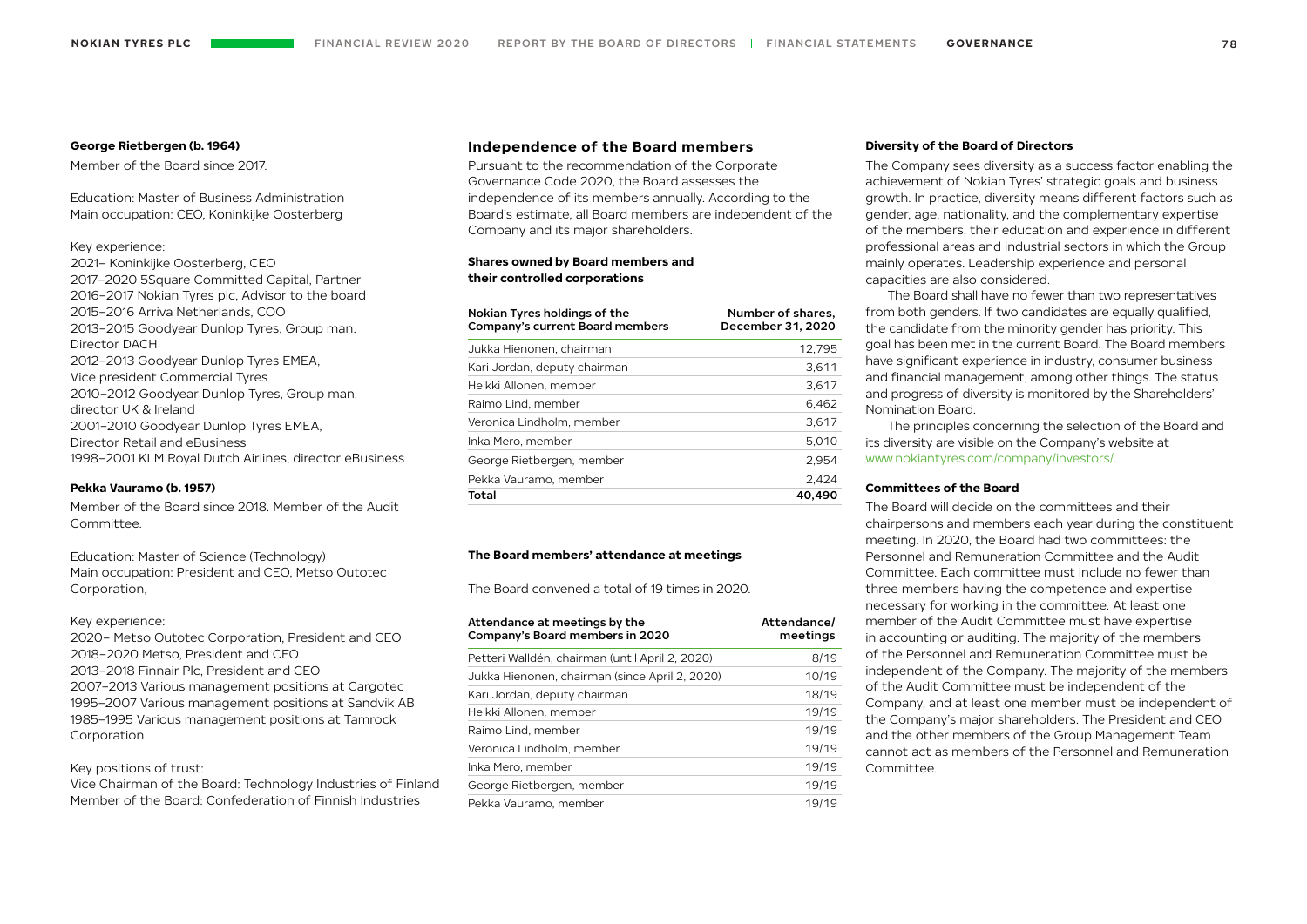# **Personnel and Remuneration Committee**

The Personnel and Remuneration Committee prepares a proposal to the Board on the Company's President and CEO and on the salary and other incentives paid to the President and CEO. The Personnel and Remuneration Committee also prepares a proposal to the Board on the nominations, salaries and other incentives of the Group Management Team members. This Committee also reviews and submits a proposal to the Board on the allocation and criteria of the Nokian Tyres share-based incentive plans, and on the other incentive plans. In addition, the key duties of the Personnel and Remuneration Committee include the preparation of the remuneration policy and the remuneration report for the Board and the President and CEO in accordance with applicable laws and regulations. The committee has no independent decision-making power; collective decisions are made by the Board, which is responsible for carrying out the tasks assigned to the committee.

In 2020, the members of the Personnel and Remuneration Committee were Kari Jordan (Chairman), Veronica Lindholm, and Petteri Walldén until April 2, 2020, and from there onwards Kari Jordan (Chairman), Veronica Lindholm, and Jukka Hienonen.

The committee assembled 11 times in 2020.

All committee members are independent of the Company and of all major shareholders in the Company.

## **Audit Committee**

The Audit Committee assists the Board of Directors in its regulatory duties and reports to the Board. The committee has no independent decision-making power; collective decisions are made by the Board, which is then responsible for carrying out the tasks assigned to the committee.

According to the committee charter, the committee controls that bookkeeping, financial administration, financing, internal control, internal auditing, audit of the accounts, risk management and compliance function are appropriately arranged in the Company. The committee follows and assesses the reporting process for financial statements as well as any significant changes in the recording principles and the items valued in the balance sheet. The committee also processes the general description of the mechanisms of internal auditing and risk management of the financial reporting process, which forms part of the Corporate Governance Statement. The

committee follows the statutory auditing of the financial statement and the consolidated financial statements and assesses the independence of the statutory auditor and the offering of services other than auditing services by the auditor. Furthermore, the committee handles the auditor's report and possible audit minutes as well as the supplementary report presented by the auditor to the committee. The committee prepares the draft resolution on selecting the auditor. In addition, the Audit Committee monitors and assesses how agreements and other legal acts between the Company and its related parties meet the requirements of the ordinary course of business and arm's length terms in accordance with applicable laws and regulations. The Audit Committee must have the expertise and experience required for its tasks.

In 2020, the members of the Audit Committee were Raimo Lind (Chairman), Heikki Allonen, Inka Mero and Pekka Vauramo. As a general rule, the Company's chief auditor participates in the committee's meetings.

The committee assembled 7 times in 2020. All committee members are independent of the Company and of all major shareholders in the Company.

# **The attendance of Board members at committee meetings in 2020**

|                                       | Personnel and<br>Remuneration Committee Committee | Audit |
|---------------------------------------|---------------------------------------------------|-------|
| Petteri Walldén (until April 2, 2020) | 3/11                                              |       |
| Jukka Hienonen (since April 2, 2020)  | 8/11                                              |       |
| Kari Jordan                           | 11/11                                             |       |
| Heikki Allonen                        |                                                   | 717   |
| Raimo Lind                            |                                                   | 717   |
| Veronica Lindholm                     | 11/11                                             |       |
| Inka Mero                             |                                                   | 717   |
| George Rietbergen                     |                                                   |       |
| Pekka Vauramo                         |                                                   | 717   |

## **Shareholders' Nomination Board**

The Company's Annual General Meeting 2020 decided to establish a Shareholders' Nomination Board (the "Nomination Board") and to approve the Charter of the Nomination Board. The duties of the Nomination Board consist of the preparation of proposals to the General Meeting concerning the number, composition, Chairman and possible Deputy Chairman of the Board and the remuneration of the members of the Board and the Board committees. In addition, the Nomination Board seeks prospective successor candidates for the members of the Board.

The Nomination Board consists of five members of which four members represent the Company's four largest shareholders who on the first banking day of June each year are the largest shareholders as determined on the basis of the shareholders' register of the Company maintained by Euroclear Finland Ltd. and wish to nominate a member to the Nomination Board. The fifth member of the Nomination Board is the Company's Chairman of the Board. Proposals that have been supported by at least three members of the Nomination Board, shall constitute the proposals of the Nomination Board.

The Nomination Board is established to operate until abolished by the decision of the General Meeting. The term of the members of the Nomination Board shall end upon the nomination of the following Nomination Board in accordance with the Charter of the Nomination Board. The members of the Nomination Board are not entitled to remuneration from the Company on the basis of their membership unless otherwise decided by the General Meeting.

The following members were appointed to the Nomination Board in 2020:

- Antti Mäkinen (CEO, Solidium Oy), appointed by Solidium Oy
- Heikki Westerlund (board professional), appointed by Bridgestone Corporation
- Mikko Mursula (Chief Investment Officer, Ilmarinen Mutual Pension Insurance Company), appointed by Ilmarinen Mutual Pension Insurance Company
- Timo Sallinen (Senior Vice President, Investments, Varma Mutual Pension Insurance Company), appointed by Varma Mutual Pension Insurance Company
- Jukka Hienonen, Chairman of the Board, Nokian Tyres plc

The proposals by the Nomination Board to the Annual General Meeting 2021 were published on November 26, 2020.

The Charter of the Nomination Board is available at [www.nokiantyres.com/company/investors/](https://www.nokiantyres.com/company/investors/corporate-governance/shareholders-nomination-board/) [corporate-governance/shareholders-nomination-board/.](https://www.nokiantyres.com/company/investors/corporate-governance/shareholders-nomination-board/)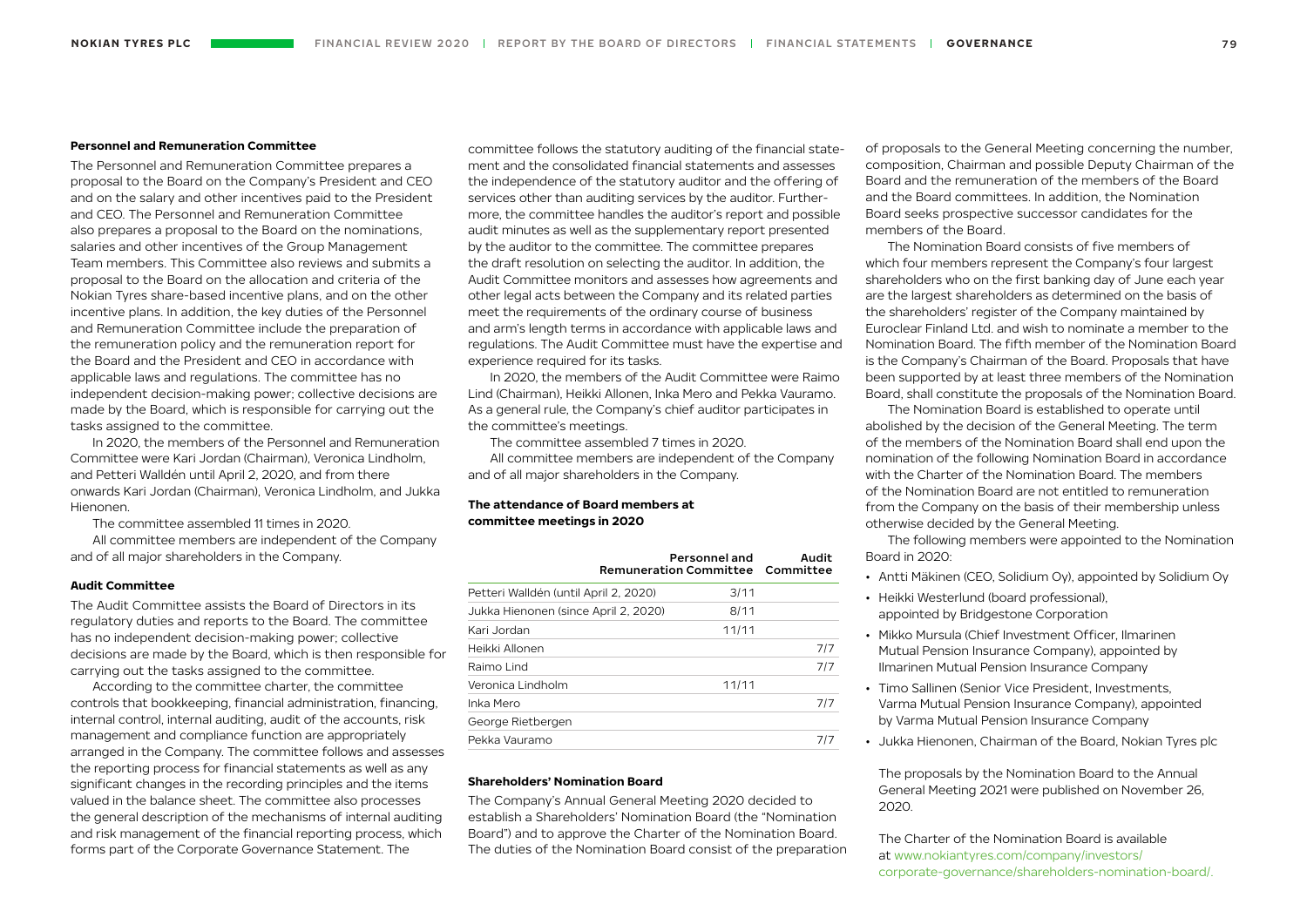# **President and CEO and his/her duties**

The President and CEO conducts the Group's business and manages the Company operations in accordance with the Finnish Limited Liability Companies Act and the instructions and guidelines provided by the Board of Directors. The President and CEO is responsible for informing the Board of Directors regarding the development of the Company's business and financial situation. The President and CEO prepares the Company´s strategy and objectives for the Board of Directors. The President and CEO is also responsible for implementing the approved strategy and plans. The President and CEO is responsible for ensuring the legal compliance of the Company's bookkeeping and for arranging reliable asset management. The President and CEO is elected by the Board of Directors. Hille Korhonen was the Company's President and CEO between January 1, 2020 and May 26, 2020. Jukka Moisio started as the Company's President and CEO on May 27, 2020.

#### **Jukka Moisio (b. 1961)**

Education: Master of Science (Economics), MBA Position: President and CEO since May 27, 2020

#### Key experience:

2008–2019 Huhtamäki Oyj, President and CEO 2004–2008 Ahlstrom Oyj, President and CEO 1991–2004 Ahlstrom Oyj, various management positions 1989–1991 McKinsey & Company, Associate

## Key positions of trust:

Chairman of the Board: Neles Corporation, Paulig Oy and Sulapac Oy Member of the Board: Atria Oyj and Metsä Board Corporation

# **Nokian Tyres holdings of the President and CEO and controlled corporations, December 31, 2020**

|                               | Number of<br>shares |
|-------------------------------|---------------------|
| Jukka Moisio, President & CEO | 18.000              |
|                               |                     |

#### **Management Team**

The Group's Management Team is responsible for assisting the President and CEO in preparing the Company's strategy and in operative management, and for discussing matters that involve substantial financial or other impacts, such as corporate transactions and organization changes. Members of the Management Team carry the main responsibility for their business areas and functions. The Management Team has no activities based on the applicable legislation or the Articles of Association. According to the Group's meeting practices, the Management Team assembles once per month. In addition to the President and CEO, the heads of the business units, business areas and functions participate in the meetings.

# **Responsibility area, year of birth, education and Nokian Tyres holdings of the Group's Management Team and controlled corporations, December 31, 2020**

|                                                               | Year of<br>birth | Education                                                                                    | <b>Number</b><br>of shares |
|---------------------------------------------------------------|------------------|----------------------------------------------------------------------------------------------|----------------------------|
| Jukka Moisio<br>President and CEO                             | 1961             | Master of Science (Economics), MBA                                                           | 18,000                     |
| Päivi Antola<br>Corporate Communications & Investor Relations | 1971             | Master of Arts, CEFA                                                                         | 1,264                      |
| Anna Hyvönen<br>North America, Nordics and Vianor             | 1968             | Licentiate of Science<br>(Technology)                                                        | 21.715                     |
| Adrian Kaczmarczyk<br><b>Supply Operations</b>                | 1971             | Dipl. Ing. Engineering, MBA                                                                  | $\Omega$                   |
| Tarja Kaipio<br>Human Resources (interim)                     | 1962             | Master of Psychology                                                                         | 7,977                      |
| Teemu Kangas-Kärki<br>Finance (CFO)                           | 1966             | Master of Science (Economics and<br><b>Business Administration)</b>                          | 7,014                      |
| Jukka Kasi<br>Products & Innovation                           | 1966             | Master of Science (Technology)                                                               | 4.420                      |
| Bahri Kurter<br>Central Europe                                | 1966             | Master of Arts (Economics)                                                                   | $\Omega$                   |
| Andrei Pantioukhov<br>Russia, Asia, Global Marketing          | 1972             | Master of Business Adminstration                                                             | 69.359                     |
| Manu Salmi<br>Heavy Tyres and Nokia Factory                   | 1975             | Master of Military Sciences,<br>Master of Science (Economics), MBA                           | 26,601                     |
| Timo Tervolin<br>Strategy & M&A                               | 1977             | Master of Science (Technology), Master of Science<br>(Economics and Business Administration) | 6,385                      |
| Frans Westerlund<br><b>IT &amp; Processes</b>                 | 1966             | Master of Science (Economics and<br><b>Business Administration)</b>                          | 4,042                      |

More detailed information concerning the Group's Management Team is available on the Company's website at [www.nokiantyres.com/company/investors/corporate-governance/the-groups-management-team/](https://www.nokiantyres.com/company/investors/corporate-governance/the-groups-management-team/).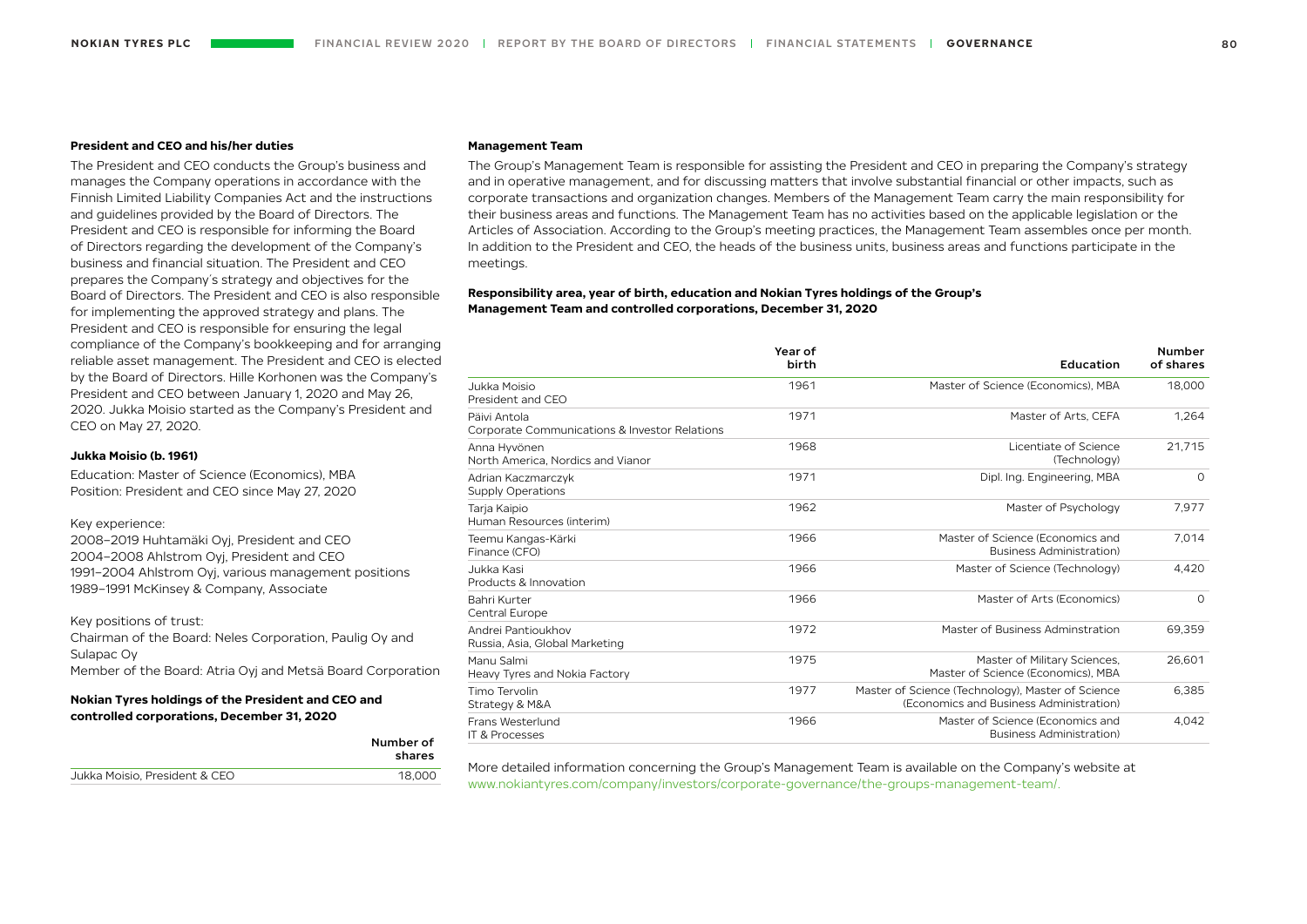# **III Descriptions of mechanisms of internal control and risk management**

## **Internal control**

The purpose of the Group's internal control mechanisms is to ensure that the Company's operation is in line with the applicable laws and regulations and the Company's Code of Conduct. As regards the financial reporting process, the purpose of the Group's internal control mechanisms is to ensure that the financial reports released by the Company have been compiled in accordance with the accounting principles applied by the Company and that they contain essentially correct information on the Group's financial position, and to ensure that financial reporting is accurate and reliable. The Group has defined group-level policies and instructions for the key operative units specified below in order to ensure efficient and profitable Company operations.

The Group's business consists of Passenger Car Tyres, Heavy Tyres, and Vianor business units. Passenger Car Tyres is further divided into the following business areas: Nordics, Other Europe, North America, Russia and Asia. Heavy Tyres and Passenger Car Tyres business units are responsible for their own operations, financial results, risk management, balance sheet and investments, supported by different functions. The Group's sales companies serve as product distribution channels in local markets.

Subsidiaries are responsible for their daily operations and administration. They report to the director responsible for the said business area, while the Vianor chain reports to the director of the Vianor business unit.

The Board of Directors is responsible for the functionality of the internal control mechanisms, which are managed by the Company's management and implemented throughout the organization. Internal control is an integral part of all activities of the Group at all levels. The Company's operative management bears the main responsibility for operational control. Every supervisor is obliged to ensure sufficient control over the activities belonging to his or her responsibility and to continuously monitor the functionality of the control mechanisms. The Chief Financial Officer is responsible for organizing financial administration and reporting processes and the internal control thereof. The parent company's Finance

function is responsible for internal and external accounting; its tasks include, among others, producing financial information concerning the different areas and ensuring the accuracy of this information.

The preparation process of the consolidated financial statements (IFRS), the related control measures, and the task descriptions and areas of responsibility related to the reporting process are defined. The Company's Finance function produces the consolidations and information for the Group level and the different areas. Each legal entity within the Group produces its own information in compliance with the instructions provided and in line with local legislation. The Group's Finance function is centrally responsible for the interpretation and application of financial reporting standards as well as for monitoring compliance with these standards.

Effective internal control requires sufficient, timely, and reliable information in order for the Company's management to be able to monitor the achievement of targets and the efficiency of the control mechanisms. This refers to financial information as well as other kinds of information received through IT systems and other internal and external channels. The instructions on financial administration and other matters are shared on the Company's intranet, and training is organized for personnel with regard to these instructions when necessary. Communication with the business units is continuous. The Company's financial performance is internally monitored by means of monthly reporting complemented with updated forecasts. The financial results are communicated to Company personnel immediately after the official stock exchange releases have been published.

# **Investor communications**

The goal of Nokian Tyres' investor relations is to regularly and consistently provide the stock market with essential, correct, sufficient, and up-to-date information that is subsequently used to determine the share value. The operations are based on equality, openness, and accuracy.

#### **Risk management**

The Group has adopted a risk management policy, approved by the Board of Directors, which supports the achievement of strategic goals and ensures continuity of business. The Group's risk management policy focuses on managing both the risks pertaining to business opportunities and the risks affecting the achievement of the Group's goals in the changing operating environment.

The risks are classified as strategic, operational, financial and hazard risks. Strategic risks are related to customer relationships, competitors' actions, political and legislative risks, reputation, country risks, brand, product development, climate change and sustainability risks and investments. Operational risks arise as a consequence of shortcomings or failures in the Company's internal processes, actions by its personnel or systems, contractual risks, risk of non-compliance, or external events, such as unforeseen changes in the operating environment, cyber and information security, management of the supply chain, or changes in raw material prices. Financial risks are related to fluctuations in interest rate and currency markets, liquidity and refinancing, and counterparty and credit risks. Hazard risks arise from property loss or business interruption, shortcomings or failures in employee safety or environmental management systems.

The most significant risks are the risks related to consumer confidence and macroeconomic and geopolitical conditions. Political uncertainties may cause serious disruption and additional trade barriers and affect the company's sales and credit risk. The tire market is evolving to meet changing consumer needs. Failure to innovate and develop new products and services or to adapt to the changes in the sales channel or new technologies could have an adverse effect on the financial performance. Unexpected production or delivery breaks at production facilities or interruptions in logistics could have a significant impact on peak season sales. The risk analysis conducted in 2020 also focused special attention on corporate social responsibility risks, the most significant of which are related to the Company reputation, product quality and change in consumer behavior. Analyses and projects related to information security, data protection and customer information were a special focus area.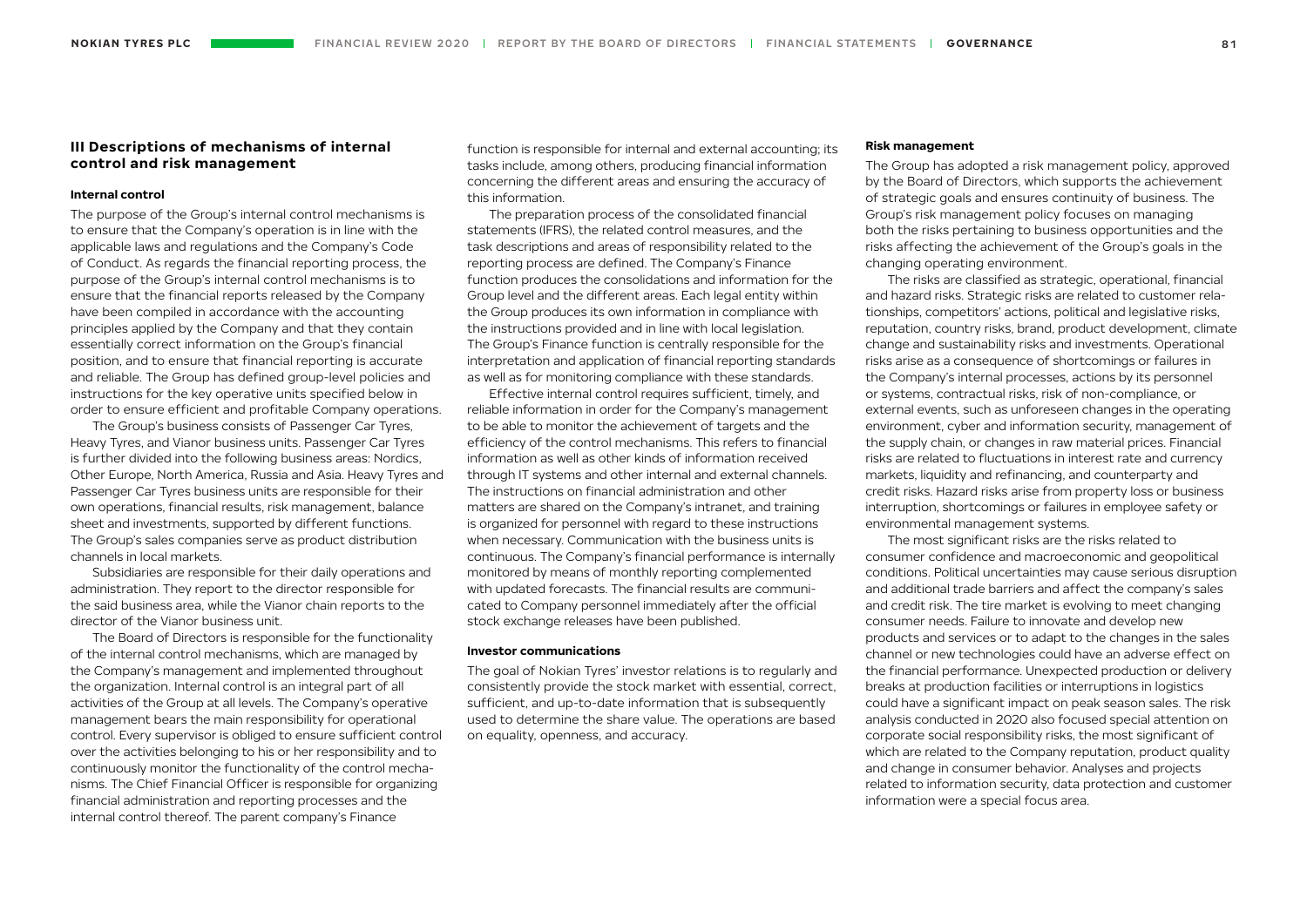The risk management process aims to identify and evaluate the risks, and to plan and implement the practical measures and continuous monitoring for each risk. Among others, such measures may include avoiding the risk, reducing it in different ways or transferring the risk through insurance policies or agreements. Control functions and measures are verification or back-up procedures applied to reduce the risks and ensure the completion of the risk management measures.

Responsibility for identifying, evaluating and to large extent, managing risks is delegated to business units, business areas and functions. Treasury is responsible for developing and maintaining risk management processes, methods and tools. Assisted by the Audit Committee, the Company's Board of Directors monitors and assesses the efficiency of the Company's risk management mechanisms and monitors the assessment and management of risks related to the Company's strategy and operations. The Audit Committee monitors that the risk management actions are in line with the risk management policy. Issues raising in risk analysis are noted in the development of processes, compliance and control, and in Internal Audit planning. The Company's Board of Directors discusses the most significant risks annually.

# **IV Other information provided**

## **Internal audit**

The Group's internal audit systematically carries out assessments and audits on the efficiency of risk management, internal control, and corporate governance processes. Internal audit is an independent and objective function whose aim is to help the organization to achieve its goals. The principles for internal audit have been confirmed in the internal audit's charter approved by the Board of Directors.

The Group's Internal Audit function is managed by the Chief Audit Executive (CAE), who works under the Board of Directors. The focus areas for internal audit are approved by the Board of Directors each year. The audit assignments are based on the key strategic focus areas of the Company's operations and the risks involved. The operation of Internal Audit covers all business activities, functions and processes within the Nokian Tyres Group. The CAE reports on their

findings and the agreed further actions to the Audit Committee, the Board of Directors, the President and CEO, the Chief Financial Officer and the management of the Company. The Company's Board of Directors follows and monitors the efficiency of the Internal Audit.

In 2020, Internal Audit focused on assessing, among other things, the operations and risks of various business areas and country organizations, corporate governance arrangements, risk management, corporate sustainability and information security matters as well as specific misconduct risks and cases and the management of the COVID-19 pandemic in the Group. The Internal Audit function at Vianor focuses on guiding the retail outlets and ensuring conformity to the Vianor activity management system, and reports to the CAE and to the country managers.

#### **Related party transactions**

The Company has procedures in place to identify and define its related parties and assesses and monitors related party transactions to ensure that all conflicts of interest and the Company's decision-making process are appropriately taken into account. The Audit Committee monitors and assesses how agreements and other legal acts between the Company and its related parties meet the requirements of ordinary activities and arm's length terms in accordance with applicable laws and regulations. The Group's financial management monitors and supervises related party transactions as part of the Company's normal reporting and monitoring procedures and reports to the Audit Committee on regular basis. The Company only has related party transactions that are a part of normal business, and the information regarding them is provided in the annual report and the notes to the financial statements. The decision-making processes have furthermore been structured in order to avoid conflict of interests. In case the Company would have any transactions that are not part of the Company's ordinary course of business or are not implemented under arm's length terms, such transactions shall be handled by the Audit Committee and approved by the Board and provided in the Financial Review and the notes to the financial statements.

#### **Insider management**

The Company complies with the guidelines for insider trading drawn up by Nasdaq Helsinki Ltd. Furthermore, the Company has drawn up separate insider guidelines that have been approved by the Board of Directors and that supplement other insider regulations as well as include instructions on insiders and insider administration.

Project-specific insider lists are drawn up of people involved in insider projects of the Company. Persons with insider information are not allowed to trade in the Company's financial instruments until the project has become void or been published. Those entered into the project-specific list of insiders are notified of their entry into the said list and the duties it entails, as well as the termination of the insider project.

The Company maintains a separate list of people in managerial positions and their related persons. In 2020, the persons holding executive positions in the Company, as defined in the Market Abuse Regulation, were the members of the Board of Directors, the President and CEO, the Chief Financial Officer, the business area directors of the the Passenger Car Tyres business unit, the director of the Nokian Heavy Tyres business unit and the director of the Vianor business unit.

Persons holding managerial positions within the Company are allowed to trade in the Company's financial instruments only for 30 days after the publication day of the Company's financial statement report, half year report, or interim report. The same applies to persons who participate in the preparation, maintaining, and/or publication of the Company's financial reports. The prohibition on trading mentioned hereinabove also applies to persons who process the financial reporting and forecasts of the Nokian Tyres Group.

The Group General Counsel for Nokian Tyres is responsible for the overall management of insider matters in the Company and the related communication (limitations on trade, obligations to announce and publish management transactions). The Group General Counsel checks the information for the persons holding executive positions and their related persons at least once per year. The CFO is the Group General Counsel's substitute for insider matters.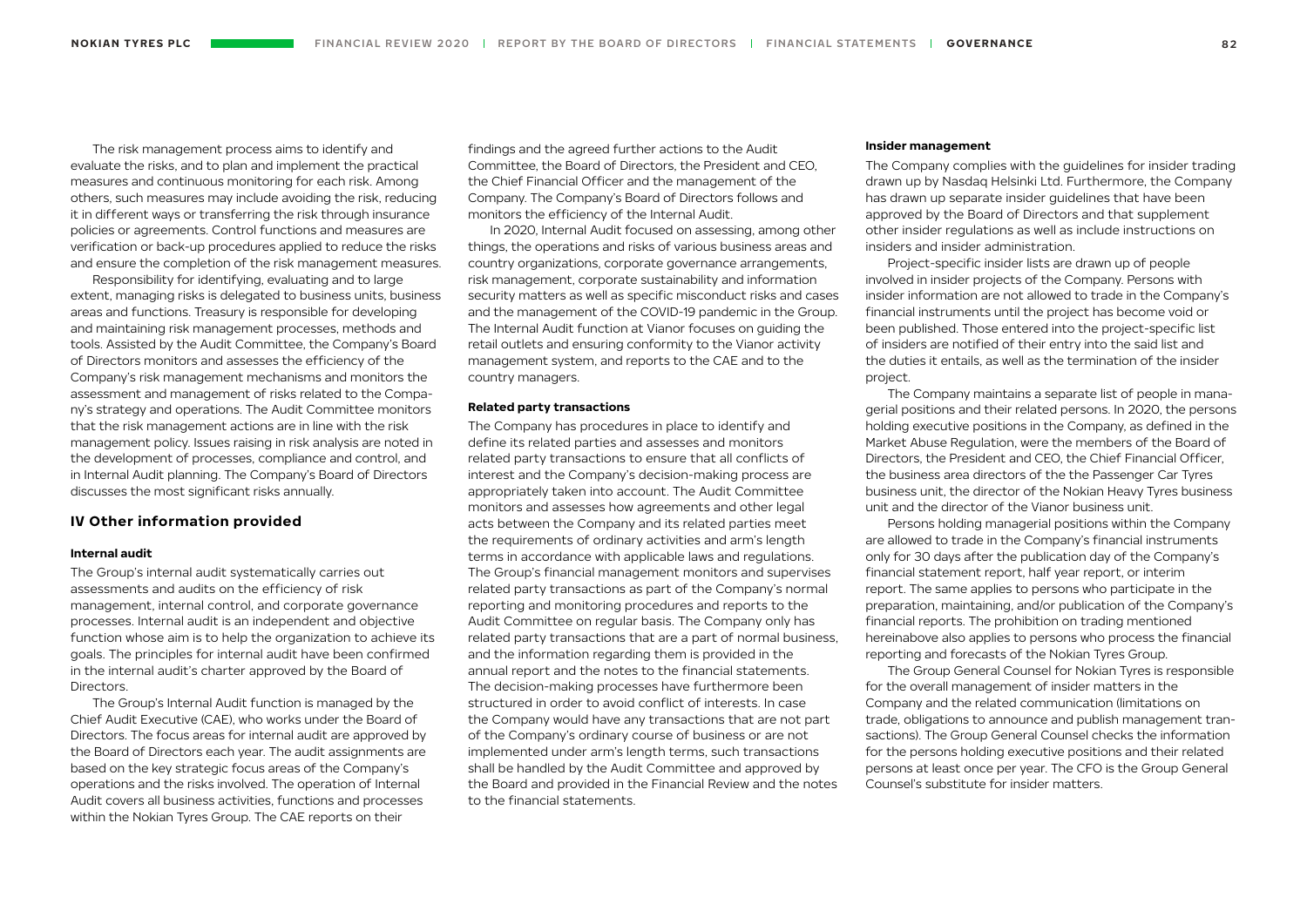# **Whistleblowing**

The Company has defined processes that internal and external parties can use to notify of any suspected violations of the Company's insider trading guidelines or other instructions, or of any other malpractices. External parties can use the email address [whistleblow@nokiantyres.](mailto:whistleblow%40nokiantyres.com?subject=) [com,](mailto:whistleblow%40nokiantyres.com?subject=) among others. All whistleblowing notifications are investigated promptly in a confidential manner and protecting the identity of the whistleblower as far as possible.

# **Audit**

The auditor has an important role as a controlling body appointed by the shareholders. The audits give shareholders an independent opinion on how the financial statements and report by the Board of Directors of the Company have been drawn up and the accounting and administration of the Company have been managed. The auditor elected at the Annual General Meeting of 2020 is KPMG Oy Ab, authorized public accountants, with Lasse Holopainen, Authorized Public Accountant, acting as the Chief Auditor. The auditor's term of office lasts until the end of the following Annual General Meeting. In addition to his duties under the valid regulations, he reports all audit findings to the Group's management.

The Group's audit fees in 2020 amounted to EUR 602,486 (2019: 451,290). The fees paid to the authorized public accountants for other services totaled EUR 222,158 (2019: 1,146,556).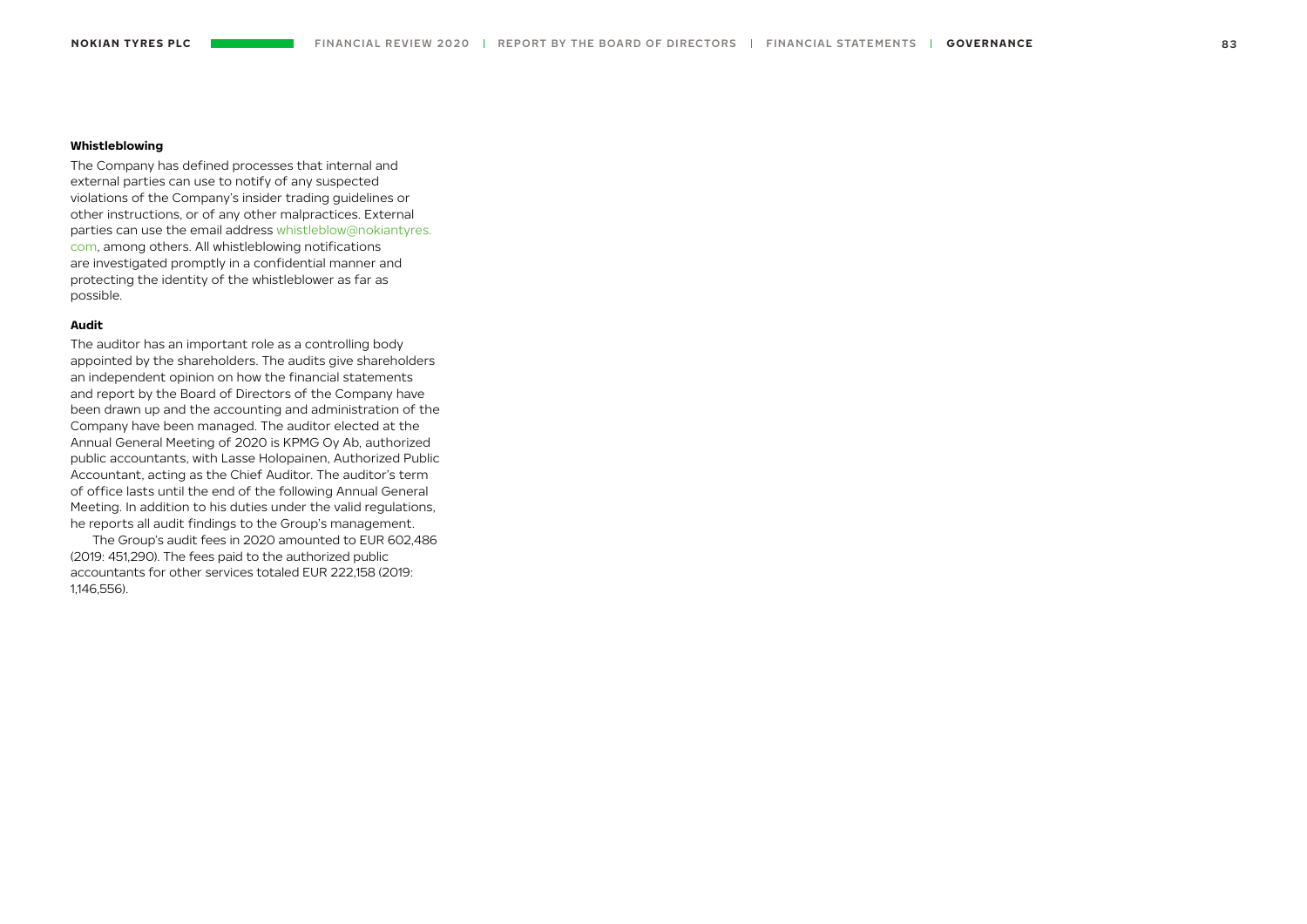# **REMUNERATION REPORT 2020**

# **Introduction**

This remuneration report (the "Remuneration Report") describes the implementation of the remuneration policy (the "Remuneration Policy") of Nokian Tyres plc (the "Company" or "Nokian Tyres") for the financial year 2020. The Remuneration Policy was presented to and adopted by an advisory resolution in the 2020 Annual General Meeting and shall be applied until the 2024 Annual General Meeting, unless a revised policy is presented to the general meeting before that. The Remuneration Policy describes the remuneration of the Board of Directors and the President and CEO, and the considerations of determining the policy and operation of the policy. This Remuneration Report will in turn provide investors more detailed information of the development of remuneration and some strategic KPI's within Nokian Tyres as well as the implementation of the valid Remuneration Policy. The Remuneration Report is presented for the first time to the 2021 Annual General Meeting for an advisory vote. An index comparison is presented in the table below and a further breakdown of the development of the remuneration of the Board of Directors and President and CEO of the Company with a comparison to the development of the average remuneration of the Company's employees and to the Company's financial development over the preceding 5 financial years is presented below under the section "Remuneration and financial development between 2016 to 2020".

#### **Index of development between years 2016–2020**

| <b>Remuneration index</b>                                             | 2016 | 2017 | 2018 | 2019 | 2020 |
|-----------------------------------------------------------------------|------|------|------|------|------|
| Total Board remuneration - Average annual fee paid to Board members** | 100% | 114% | 121% | 121% | 136% |
| President and CEO salaries and financial benefits                     | 100% | 61%  | 171% | 65%  | 90%  |
| Average salary cost per employee***                                   | 100% | 98%  | 97%  | 95%  | 94%  |
| Financial measures index*                                             |      |      |      |      |      |
| Operating profit                                                      | 100% | 118% | 120% | 102% | 39%  |
| Earnings per share (EPS)                                              | 100% | 87%  | 115% | 155% | 33%  |
| Return of capital employed (ROCE)                                     | 100% | 113% | 117% | 88%  | 30%  |

\*Financial measures used for index according to IFRS reporting. Segments figures in accordance to Nokian Tyres new reporting practices available (2019 and 2020) in section "Remuneration and financial development between 2016 to 2020". [Stock exchange release about Nokian Tyres new reporting practices April](https://www.nokiantyres.com/company/news-article/nokian-tyres-provides-restated-financial-statements-for-the-four-quarters-and-the-full-financial-yea/)  [24th, 2020.](https://www.nokiantyres.com/company/news-article/nokian-tyres-provides-restated-financial-statements-for-the-four-quarters-and-the-full-financial-yea/)

\*\* Total Board remuneration - Average annual fee paid to Board members calculated by dividing total amount of fees paid to board members each year, by composition of board (amount of members) during each year (2016: 7 board members, 2017 and onwards: 8 board members) and excluding fees paid to members leaving during following term. Further details in section ''Remuneration and financial development between 2016 and 2020''.

\*\*\*Average cost per employee calculated based on average number of employees during each financial year, divided by total amount of salaries, incentives, and other related employee costs for corresponding financial year.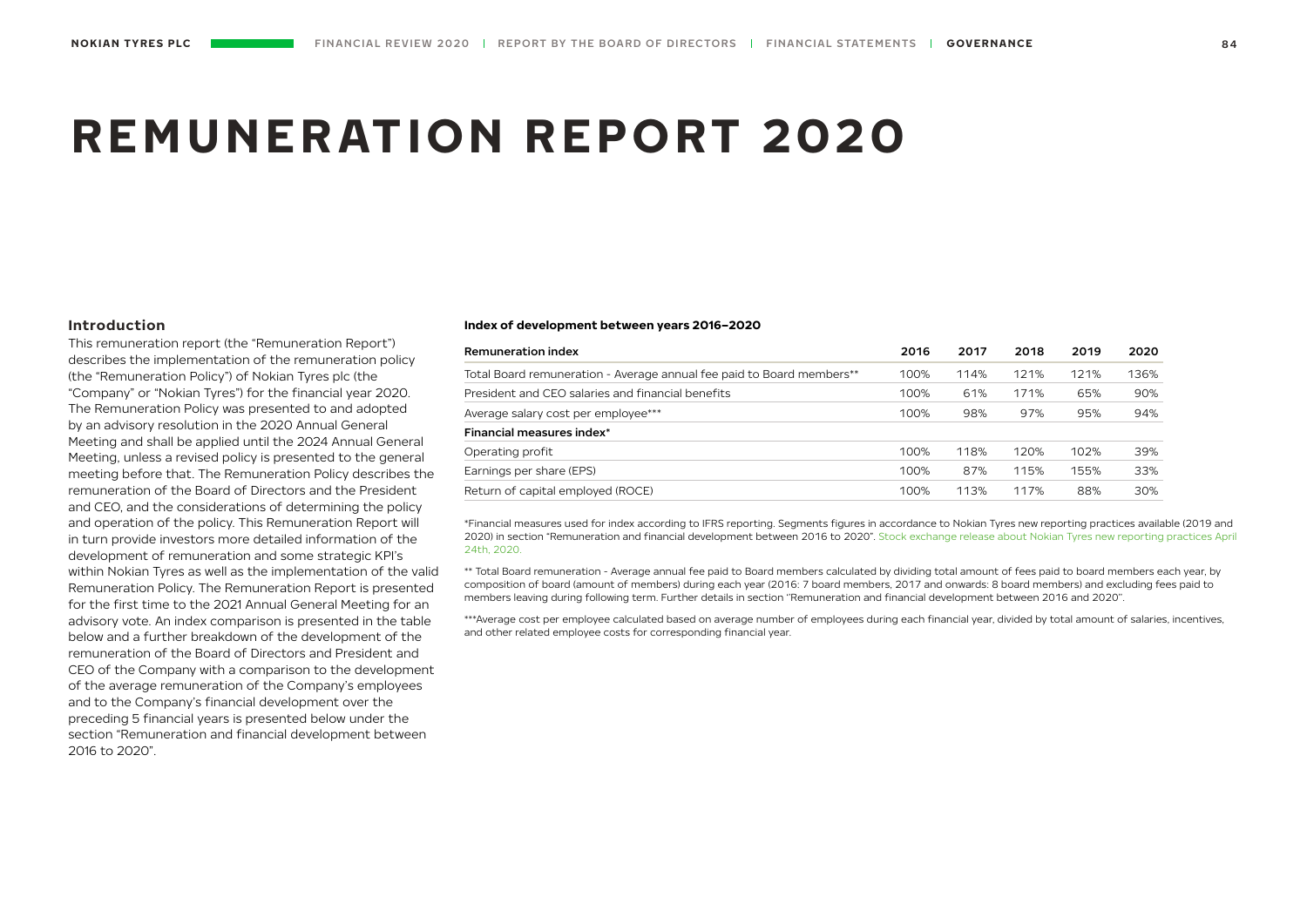Financial year 2020 offered challenging conditions for Nokian Tyres. The Company was able to show fast adaptability to changed market conditions, cutting cost and readjusting short-term business objectives to comply with the transformed circumstances due to COVID–19 pandemic. Fast adaptability was applied to remuneration, as the structure and earning period of short-term incentive plans were adjusted by a decision of the Board, to realign efforts towards complying with the emerged situation. The earning period was cut to the second half of the financial year 2020 in the Nokian Tyres Global STI plan and target setting was modified and simplified due to the extraordinary effect COVID–19 had on the whole global economy, in order to ensure competitive remuneration to incentivize and retain employees. These measures were in alignment with current Remuneration Policy governance and supported the strong Company performance against the challenging conditions of the financial year 2020.

The executive remuneration of the Company is designed to advance the strategy execution, business objectives and long-term profitability of the Company. Nokian Tyres aims to grow faster compared to the reference market, to have strong profitability and offer good returns to the shareholders. Nokian Tyres has two annually commencing long-term share-based plans, under discretion of the Board of Directors' decision. The long-term share-based plans mainly have performance periods of a minimum of three years. The Nokian Tyres Performance Share Plan is measured through group level financial KPI's such as EPS (Earnings per Share) and ROCE (Return on Capital Employed). The set KPI's are strongly aligned with long-term strategical goals and shareholder value growth. The Nokian Tyres Restricted Share Plan is designed as a complementary component to other long-term incentives and can be used in situations such as new hires and retentions at the Board's discretion. The restricted shares typically have a vesting period of three years. Nokian Tyres published a [Stock Exchange](https://www.nokiantyres.com/company/news-article/share-based-long-term-incentive-scheme-2020-2022-for-the-management-and-selected-key-employees-of-no/)  [Release February 4, 2020](https://www.nokiantyres.com/company/news-article/share-based-long-term-incentive-scheme-2020-2022-for-the-management-and-selected-key-employees-of-no/), describing the above mentioned two shared-based plans commencing during the financial year 2020. A stock exchange release relating to the commencement of new [Performance and Restricted Share](https://www.nokiantyres.com/company/news-article/share-based-long-term-incentive-scheme-2021-2023-for-the-management-and-selected-key-employees-of-nokian-tyres-plc/)  [Plans during financial year 2021 was published on February 9,](https://www.nokiantyres.com/company/news-article/share-based-long-term-incentive-scheme-2021-2023-for-the-management-and-selected-key-employees-of-nokian-tyres-plc/)  [2021.](https://www.nokiantyres.com/company/news-article/share-based-long-term-incentive-scheme-2021-2023-for-the-management-and-selected-key-employees-of-nokian-tyres-plc/) By a decision of the Board of Directors, the Restricted

Share Plans commencing 2019, 2020 and 2021 have a threshold value for average ROCE over the vesting period for the President and CEO and Nokian Tyres Management team. With combined elements of regular remuneration review. long-term performance and key talent retention, Nokian Tyres remuneration continues to promote and build the Company's long-term financial success.

During the financial year 2020, Nokian Tyres temporarily deviated from the adopted Remuneration Policy due to the appointment of the new President and CEO in May 2020. As a result of this appointment, the Board of Directors of the Company decided to apply a financial performance criteria to the restricted share plans offered for the President and CEO. A further description of the deviation and clarification of the circumstances justifying the deviation are presented below under the section "Remuneration of the President and CEO 2020 – Long-term incentive plans". Apart from this deviation, the remuneration of the Board of Directors and the President and CEO complied with the Remuneration Policy and no other deviations where made due to the appointment of a new President and CEO.

# **Remuneration of the Board of Directors 2020**

Nokian Tyres 2020 Annual General Meeting decided the following annual fees to be paid to the Board of Directors serving during financial year 2020:

Chairman of the Board: A monthly fee of EUR 7,917 or EUR 95,000 per year

Deputy Chairman of the Board and to the Chairman of the Audit Committee: A monthly fee of EUR 5,833 or EUR 70,000 per year

Members of the Board: A monthly fee of EUR 3,958 or EUR 47,500 per year

60% of the annual fee is paid in cash and 40% in Company shares to the effect that in the period from May 6 to June 5, 2020, EUR 38,000 worth of Nokian Tyres plc shares were purchased at the stock exchange on behalf of the Chairman of the Board, EUR 28,000 worth of Nokian Tyres plc shares were purchased at the stock exchange on behalf of the Deputy Chairman of the Board and Chairman of the Audit committee, and EUR 19,000 worth of Nokian Tyres plc shares were purchased on behalf of each Board member. The Company paid asset transfer taxes arising from the acquisition of shares.

Each member of the Board received EUR 600 for meetings held in their home country and FUR 1200 for meetings held outside their home country. When a member participated in a meeting via telephone or video connection, the remuneration paid was EUR 600. Travel expenses were compensated in accordance with the Company's travel policy.

The Board gathered frequently during financial year 2020 due to COVID–19's impact on Nokian Tyres business.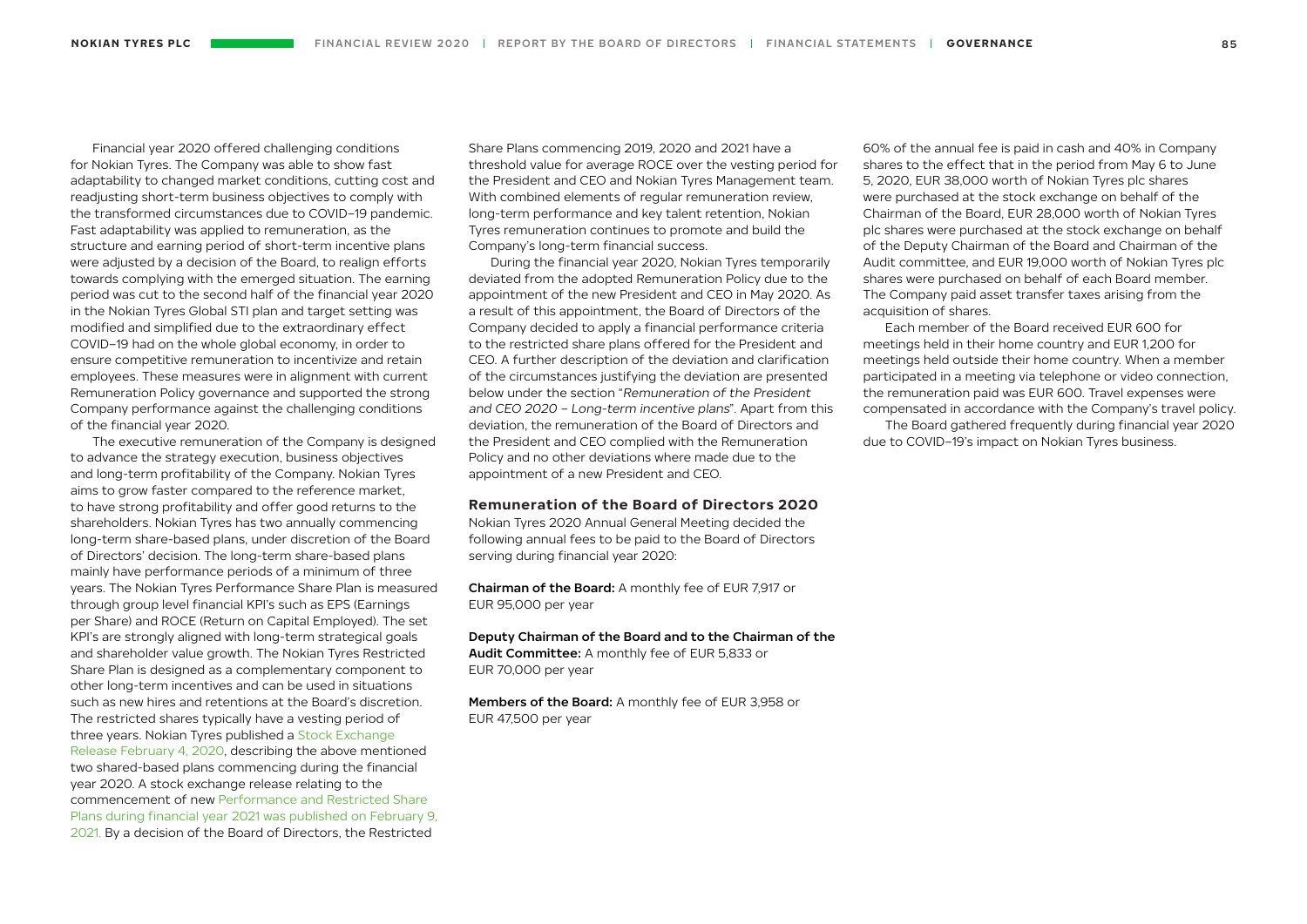| <b>Board member</b> | <b>Position on the Board</b>                                                                           | Annual fixed fee<br>$(EUR)*$ | (EUR)  | Board meeting fees Committee meeting<br>fees (EUR) | Total fees (EUR) | Shares acquired with<br>fixed annual fee<br>(number<br>of shares) |
|---------------------|--------------------------------------------------------------------------------------------------------|------------------------------|--------|----------------------------------------------------|------------------|-------------------------------------------------------------------|
| Jukka Hienonen      | Chairman of the Board / Member of the<br>Personnel and Remuneration Committee<br>(since April 2, 2020) | 95,000                       | 6,000  | 4,800                                              | 105,800          | 2,045                                                             |
| Kari Jordan         | Deputy Chairman and Chairman of the<br>Personnel and Remuneration Committee                            | 70,000                       | 10800  | 6,600                                              | 87,400           | 1,057                                                             |
| Raimo Lind          | Chairman of the Audit Committee                                                                        | 70,000                       | 11,400 | 4,200                                              | 85,600           | 1,057                                                             |
| Heikki Allonen      | Board member / Member of the Audit<br>Committee                                                        | 47,500                       | 11,400 | 4,200                                              | 63,100           | 1,022                                                             |
| Inka Mero           | Board member / Member of the Audit<br>Committee                                                        | 47,500                       | 11,400 | 4,200                                              | 63,100           | 1,022                                                             |
| Pekka Vauramo       | Board member / Member of the Audit<br>Committee                                                        | 47,500                       | 11,400 | 4,200                                              | 63,100           | 1,022                                                             |
| Veronica Lindholm   | Board member / Member of the Personnel and<br><b>Remuneration Committee</b>                            | 47,500                       | 11,400 | 6,600                                              | 65,500           | 1,022                                                             |
| George Rietbergen   | Board member                                                                                           | 47,500                       | 12,600 | $\overline{\phantom{a}}$                           | 60,100           | 1,022                                                             |
| Petteri Walldén     | Chairman of the Board / Member of the<br>Personnel and Remuneration Committee<br>(until April 2, 2020) |                              | 4,800  | 1,800                                              | 6,600            |                                                                   |

\* 60% of the annual fixed fee paid in cash and 40% in Company shares.

# **Remuneration of the President and CEO 2020**

| <b>President and CEO</b>                    | <b>Fixed annual</b><br>salary (incl.<br>fringe benefits<br>and holiday<br>compensation) | <b>Monthly base</b><br>salary | Paid<br>salary during<br>financial vear<br>2020 | Paid<br>performance-<br>based<br>bonuses (based<br>on vear 2019) | Due<br>performance-<br>based<br>bonuses (based<br>on vear 2020)** | Total value of<br>awarded<br>share-based<br>bonus | Supplementary<br>pension<br>contribution | Severance<br>payment | Total fees paid<br>during financial<br>vear 2020 |
|---------------------------------------------|-----------------------------------------------------------------------------------------|-------------------------------|-------------------------------------------------|------------------------------------------------------------------|-------------------------------------------------------------------|---------------------------------------------------|------------------------------------------|----------------------|--------------------------------------------------|
| Jukka Moisio<br>May 27, 2020-               | 756.240                                                                                 | 60,000                        | 429,611                                         |                                                                  | 402,632                                                           |                                                   |                                          |                      | 429.611                                          |
| Hille Korhonen<br>June 1, 2017-May 26, 2020 | 693.240                                                                                 | 55,000                        | 691,148*                                        |                                                                  |                                                                   |                                                   | 121.044                                  | 660,000              | 1,472,192                                        |
|                                             |                                                                                         |                               |                                                 |                                                                  |                                                                   |                                                   |                                          |                      |                                                  |

Note: All amounts presented are in EUR.

\* Including notice pay and annual leave allowance.

\*\* Due performance-based bonuses (based on year 2020) will be paid during financial year 2021.

| Short-term incentive opportunities as of annual base salary |      | Performance share plan long-term incentives* |      |  |
|-------------------------------------------------------------|------|----------------------------------------------|------|--|
| Target                                                      | Max  | Target                                       | Max  |  |
| 50%                                                         | 100% | 125%                                         | 250% |  |

\* Nokian Tyres may in addition offer restricted share plans for President and CEO in situations like new hire and retention, at the Board's discretion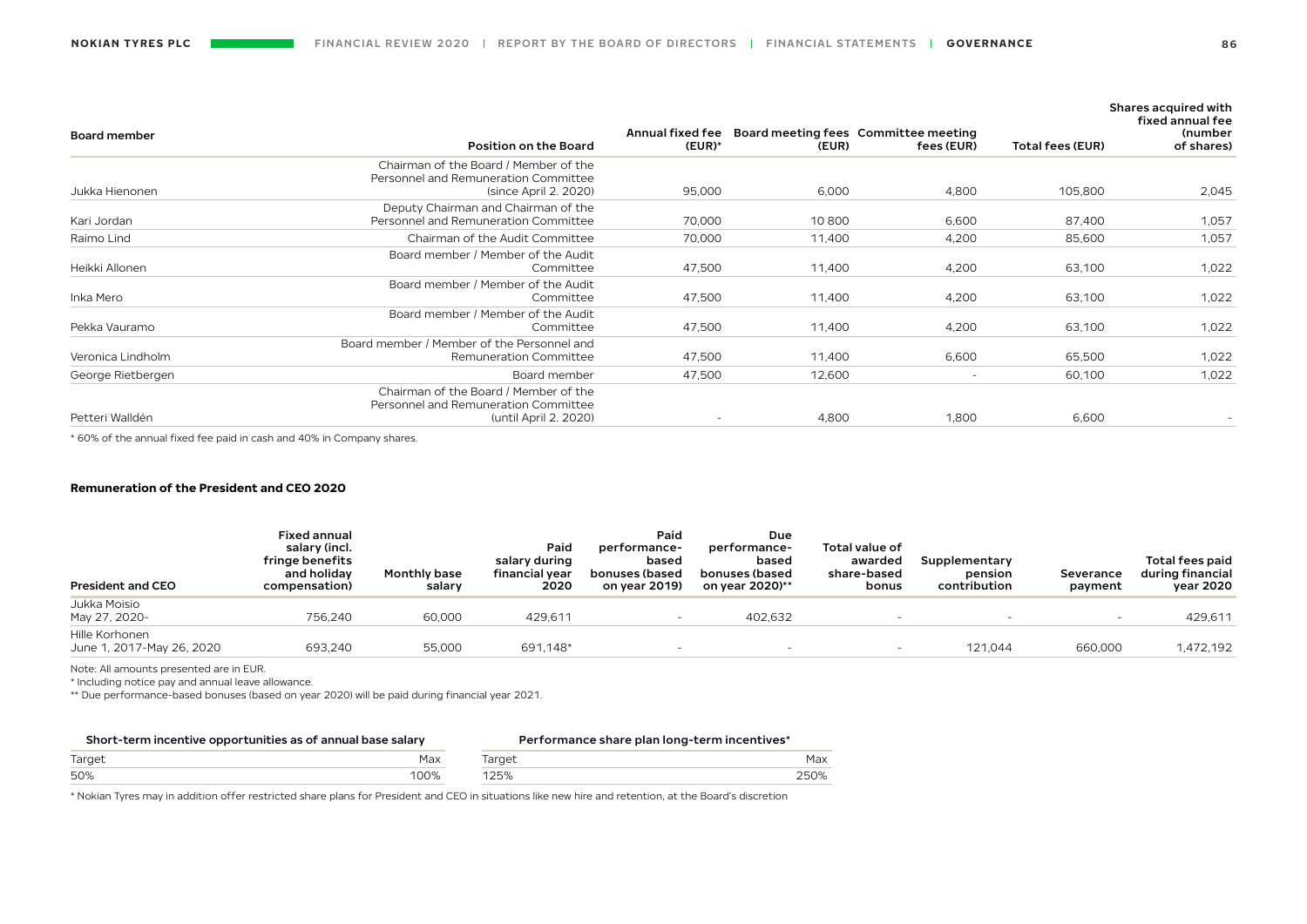President and CEO Jukka Moisio has a Company paid mobile phone benefit, with a value of EUR 20 per month or EUR 240 per annum. Fixed annual salary incl. holiday compensation calculated by multiplying monthly base salary EUR 60,000 by 12.6.

Previous President and CEO Hille Korhonen had a Company paid mobile phone benefit, with a value of EUR 20 per month or EUR 240 per annum. Fixed annual salary incl. holiday compensation calculated by multiplying monthly base salary EUR 55,000 by 12.6.

# **Short-term incentive plans**

President and CEO Jukka Moisio is entitled to short-term incentives as described in the Remuneration Policy. The short-term incentive on target amount is equivalent to 50% of the annual base salary and the maximum amount is 100% of the annual base salary. The performance period is typically one year, unless decided otherwise by the Board. The possible reward is paid out in the first half of the year following the performance period.

By decision of the Board of Directors, President and CEO Jukka Moisio's short-term incentives 2020 performance measures were tied to Nokian Tyres EBIT and Nokian Tyres Net Sales. Both measures were in alignment with the current Remuneration Policy and had an equal weight of 50%. The performance period was the second half of financial year 2020, due to the appointment in late May 2020. The paid base salary during financial year 2020 functioned as the basis for the incentive payout. The combined achievement for the second half of financial year 2020 was 188% (100% being the target level and 200% maximum) and the shortterm incentive payout to President and CEO Jukka Moisio is 402,632 EUR. The proportion between fixed and variable pay linked to financial year 2020 was 48.4% variable pay and 51.6% fixed pay. The actual payment of the 2020 short-term incentive reward will take place during the first half of financial year 2021.

# **Long-term incentive plans**

The President and CEO's long-term incentives consist of share incentive plans. The value of the performance-based LTI payout is capped at the level of 250% of the annual base salary and the annual target amount is 125% of annual base salary. The value of paid reward cannot exceed 250% of the annual base salary, used to define the allocation at grant. President and CEO Jukka Moisio was not granted performance-based shares from Nokian Tyres Performance Share Plan during the financial year 2020.

Nokian Tyres may in addition offer restricted share plans for the President and CEO in situations like new hire and retention, at the Board's discretion. President and CEO Jukka Moisio was granted 10,000 shares from the Restricted Share Plan 2020–2022. The stock exchange price was 20.29 EUR/share on the assignment date of June 29, 2020. The potential delivery of the share reward will take place after the vesting period 2020–2022, during the first half of year 2023, in case the threshold value of Return of Capital Employed (ROCE) set by the Board is met.

In connection with the restricted share plan for the President and CEO, Nokian Tyres temporarily deviated from the adopted Remuneration Policy during the financial year 2020. The deviation against the adopted Remuneration Policy occurs in the Long-term incentive (LTI) section, where the statue of Restricted Share Plans states; ''For the possible restricted share plans, there are no financial performance criteria, but the share rewards under the restricted share plan will be delivered to the President and CEO provided that his or her service contract with the company continues until the delivery date of the share rewards.'' The Board of Directors of the Company decided to apply a financial performance criteria to the three-year Restricted Share Plans commencing during the years 2019, 2020 and 2021, as a result of the appointment of the new President and CEO in May 2020. The criterion is applied to the Restricted Share Plans of the President and CEO and the management team. The deviation was deemed necessary in order to align the new President and CEO's remuneration to the financial performance of the Company and to promote efforts to ensuring the long-terms interests and sustainability of the Company. The financial performance criterion is measured against a pre-set average threshold value for ROCE (a minimum value that must be achieved in order for the share reward to be delivered), for the three-year vesting period of each Restricted Share Plan. As a result of the temporary deviation, Nokian Tyres applied a financial performance criteria to the 10,000 restricted shares allocated to President and CEO Jukka Moisio from the Restricted Share Plan 2020–2022. Possible share allocations from the Restricted Share Plan 2021–2023 will also have a threshold value tied to average ROCE between financial years 2021–2023.

The potential reward will be paid partly in shares of Nokian Tyres Plc and partly in cash. The cash portion of the reward is intended to cover the taxes arising from the paid reward.

The President and CEO is required to hold at least 25% of the shares received as rewards from the long-term incentive programs and to accumulate the shares from the incentive programs until the value of the shares received from the share programs equals the annual gross base salary of the President and CEO.

# **Pension and information regarding the termination of the employment of the previous President and CEO**

Pension accumulation and retirement age of the President and CEO is determined by the practices and terms of the applicable law in the home country of the President and CEO. An additional defined contribution pension plan that corresponds to the relevant local market can be arranged by the Company. President and CEO Jukka Moisio does not have a Company paid supplementary pension arrangement. The retirement age and the pension is determined in accordance to the Employees Pensions Act.

The previous President and CEO Hille Korhonen had a Company paid supplementary pension arrangement. The age of retirement defined in the said arrangement was set by written agreement to 65 years. The pension was determined on the basis of the Employees Pensions Act and a separately defined contribution pension plan taken out by the Company. The amount paid in the defined contribution pension plan 2020 was EUR 121,044, corresponding to 20% of base salary until the end of employment during the financial year 2020.

The President and CEO's period of notice is 6 months. If the agreement is terminated by the Company, the President and CEO is entitled to compensation corresponding to 12 months' salary and other benefits, in addition to the notice period's salary.